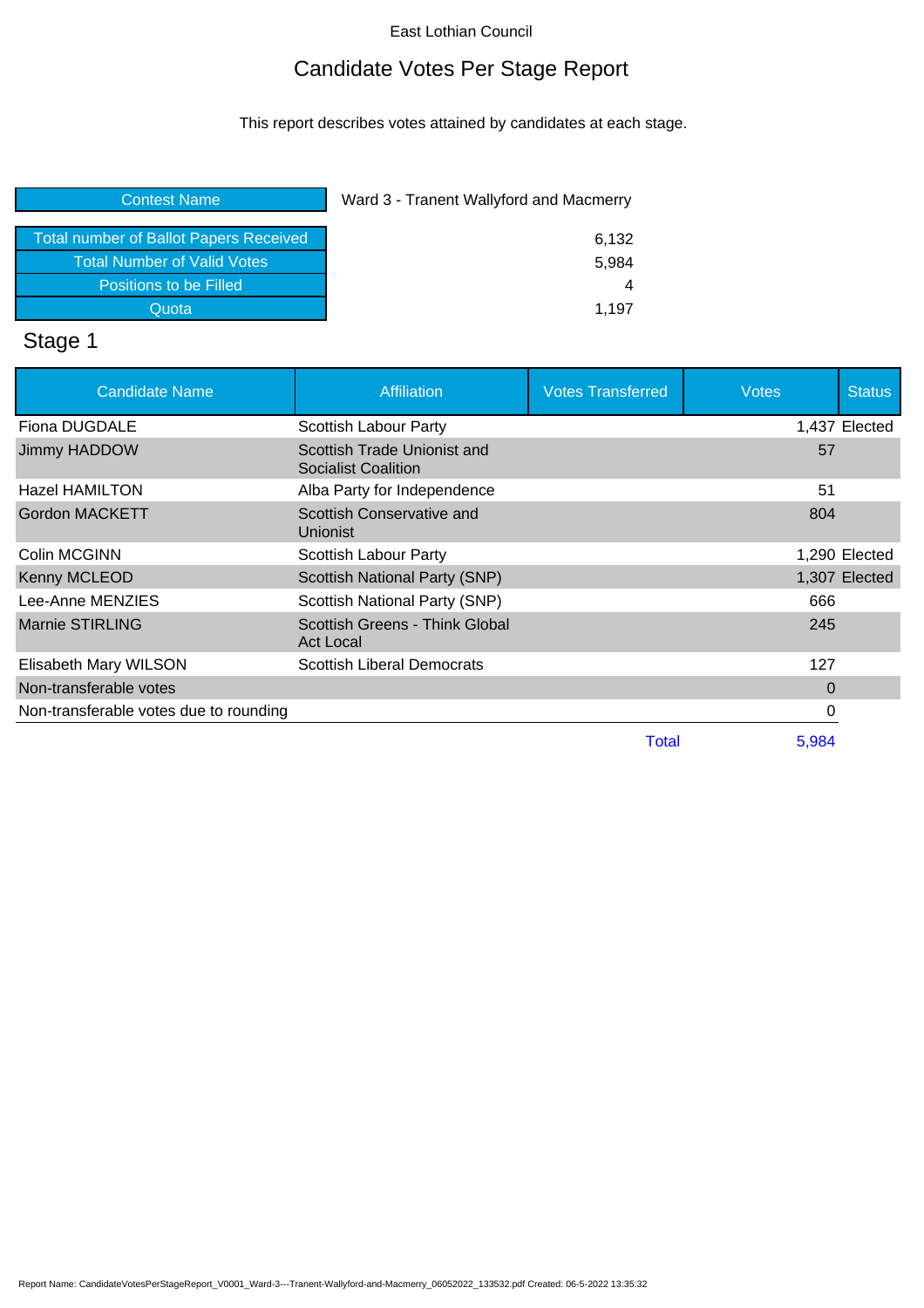## Candidate Votes Per Stage Report

This report describes votes attained by candidates at each stage.

## Stage 2

# Surplus of Fiona DUGDALE 240.00000

| <b>Candidate Name</b>                  | <b>Affiliation</b>                                        | <b>Votes Transferred</b> | <b>Votes</b> | <b>Status</b> |
|----------------------------------------|-----------------------------------------------------------|--------------------------|--------------|---------------|
| Fiona DUGDALE                          | Scottish Labour Party                                     | $-240.00000$             | 1,197.00000  |               |
| Jimmy HADDOW                           | Scottish Trade Unionist and<br><b>Socialist Coalition</b> | 15.69894                 | 72.69894     |               |
| <b>Hazel HAMILTON</b>                  | Alba Party for Independence                               | 3.34020                  | 54.34020     |               |
| <b>Gordon MACKETT</b>                  | Scottish Conservative and<br><b>Unionist</b>              | 34.23705                 | 838.23705    |               |
| Colin MCGINN                           | Scottish Labour Party                                     | 0.00000                  | 1,290.00000  |               |
| Kenny MCLEOD                           | Scottish National Party (SNP)                             | 0.00000                  | 1,307.00000  |               |
| Lee-Anne MENZIES                       | Scottish National Party (SNP)                             | 22.54635                 | 688.54635    |               |
| <b>Marnie STIRLING</b>                 | Scottish Greens - Think Global<br><b>Act Local</b>        | 21.04326                 | 266.04326    |               |
| Elisabeth Mary WILSON                  | <b>Scottish Liberal Democrats</b>                         | 31.73190                 | 158.73190    |               |
| Non-transferable votes                 |                                                           | 111.39567                | 111.39567    |               |
| Non-transferable votes due to rounding |                                                           | 0.00663                  | 0.00663      |               |
|                                        |                                                           | Total                    | 5,984.00000  |               |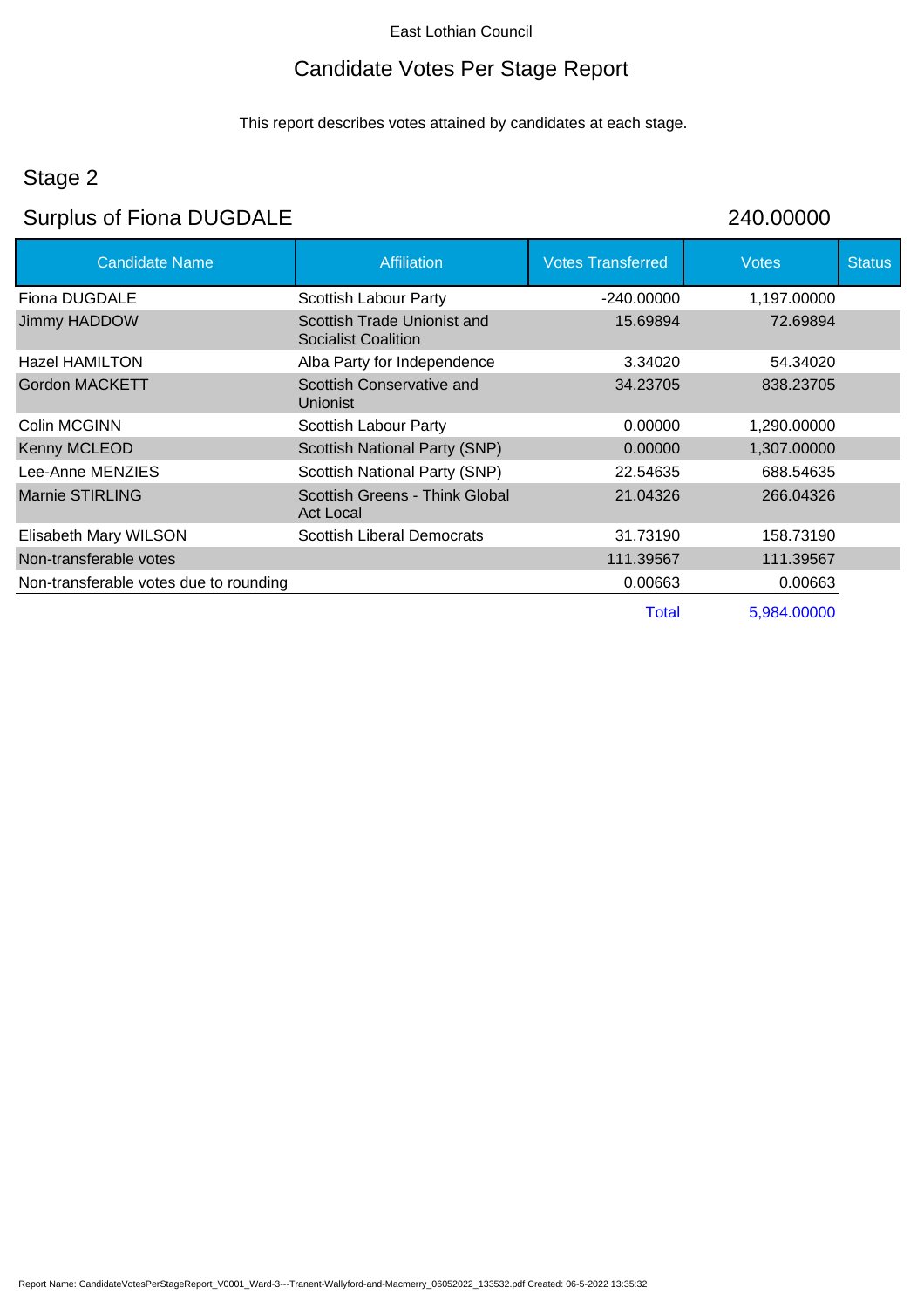## Candidate Votes Per Stage Report

This report describes votes attained by candidates at each stage.

## Stage 3

# Surplus of Kenny MCLEOD 110.00000

| <b>Candidate Name</b>                  | <b>Affiliation</b>                                        | <b>Votes Transferred</b> | <b>Votes</b> | <b>Status</b> |
|----------------------------------------|-----------------------------------------------------------|--------------------------|--------------|---------------|
| Fiona DUGDALE                          | Scottish Labour Party                                     | 0.00000                  | 1,197.00000  |               |
| Jimmy HADDOW                           | Scottish Trade Unionist and<br><b>Socialist Coalition</b> | 0.42080                  | 73.11974     |               |
| <b>Hazel HAMILTON</b>                  | Alba Party for Independence                               | 1.09408                  | 55.43428     |               |
| <b>Gordon MACKETT</b>                  | Scottish Conservative and<br><b>Unionist</b>              | 1.00992                  | 839.24697    |               |
| Colin MCGINN                           | Scottish Labour Party                                     | 0.00000                  | 1,290.00000  |               |
| Kenny MCLEOD                           | <b>Scottish National Party (SNP)</b>                      | $-110,00000$             | 1,197.00000  |               |
| Lee-Anne MENZIES                       | Scottish National Party (SNP)                             | 93.75424                 | 782.30059    |               |
| <b>Marnie STIRLING</b>                 | Scottish Greens - Think Global<br><b>Act Local</b>        | 3.36640                  | 269.40966    |               |
| Elisabeth Mary WILSON                  | <b>Scottish Liberal Democrats</b>                         | 0.50496                  | 159.23686    |               |
| Non-transferable votes                 |                                                           | 9.84672                  | 121.24902    |               |
| Non-transferable votes due to rounding |                                                           | 0.00288                  | 0.00288      |               |
|                                        |                                                           | Total                    | 5,984.00000  |               |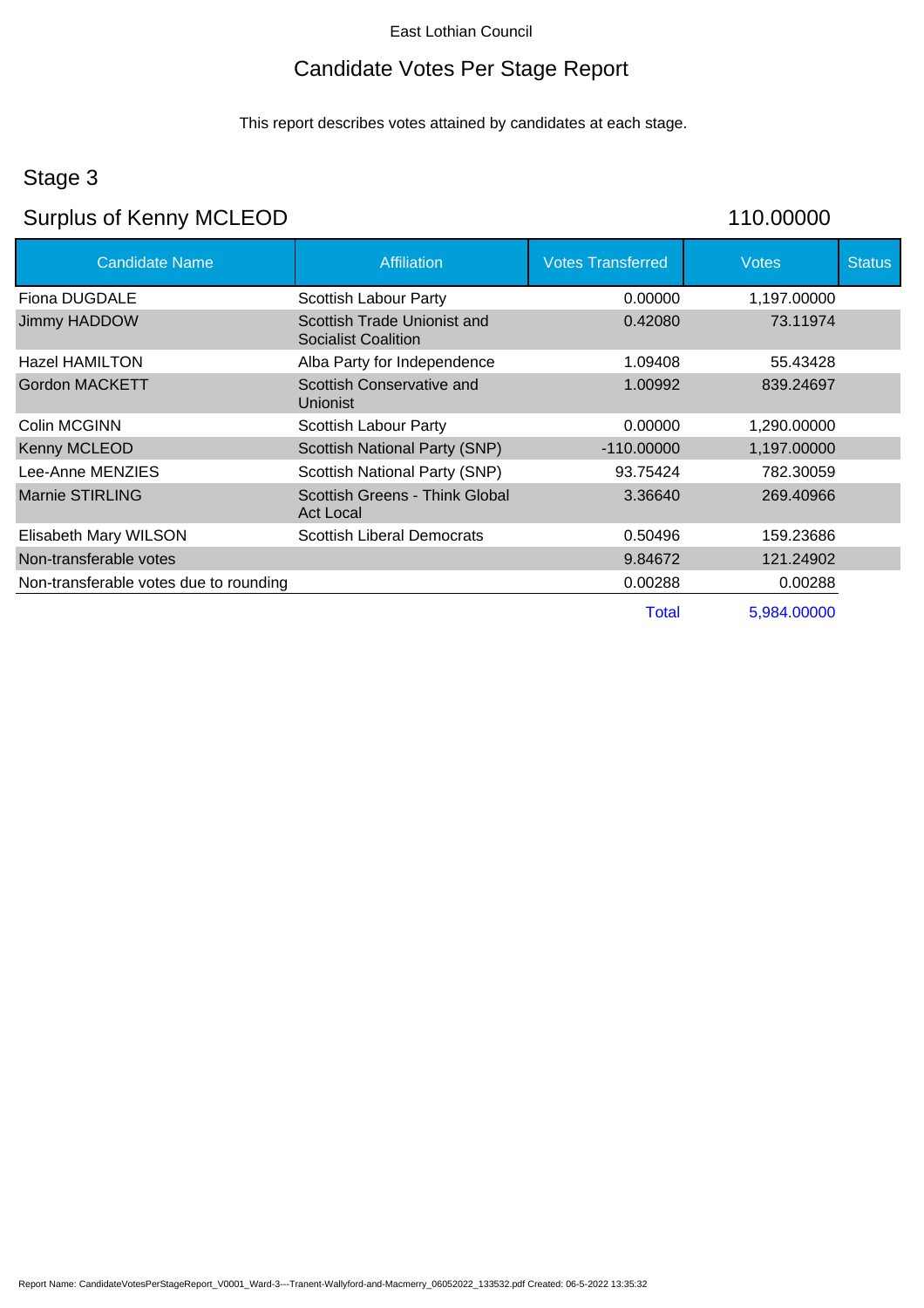# Candidate Votes Per Stage Report

This report describes votes attained by candidates at each stage.

## Stage 4

# Surplus of Colin MCGINN 93.00000

| <b>Candidate Name</b>                  | Affiliation                                               | <b>Votes Transferred</b> | <b>Votes</b> | <b>Status</b> |
|----------------------------------------|-----------------------------------------------------------|--------------------------|--------------|---------------|
| Fiona DUGDALE                          | Scottish Labour Party                                     | 0.00000                  | 1,197.00000  |               |
| <b>Jimmy HADDOW</b>                    | Scottish Trade Unionist and<br><b>Socialist Coalition</b> | 6.48810                  | 79.60784     |               |
| <b>Hazel HAMILTON</b>                  | Alba Party for Independence                               | 1.15344                  | 56.58772     |               |
| <b>Gordon MACKETT</b>                  | Scottish Conservative and<br>Unionist                     | 11.60649                 | 850.85346    |               |
| Colin MCGINN                           | Scottish Labour Party                                     | $-93.00000$              | 1,197.00000  |               |
| Kenny MCLEOD                           | Scottish National Party (SNP)                             | 0.00000                  | 1,197.00000  |               |
| Lee-Anne MENZIES                       | Scottish National Party (SNP)                             | 8.43453                  | 790.73512    |               |
| Marnie STIRLING                        | Scottish Greens - Think Global<br><b>Act Local</b>        | 5.62302                  | 275.03268    |               |
| Elisabeth Mary WILSON                  | <b>Scottish Liberal Democrats</b>                         | 7.85781                  | 167.09467    |               |
| Non-transferable votes                 |                                                           | 51.83271                 | 173.08461    |               |
| Non-transferable votes due to rounding |                                                           | 0.00390                  | 0.00390      |               |
|                                        |                                                           | <b>Total</b>             | 5,984.00000  |               |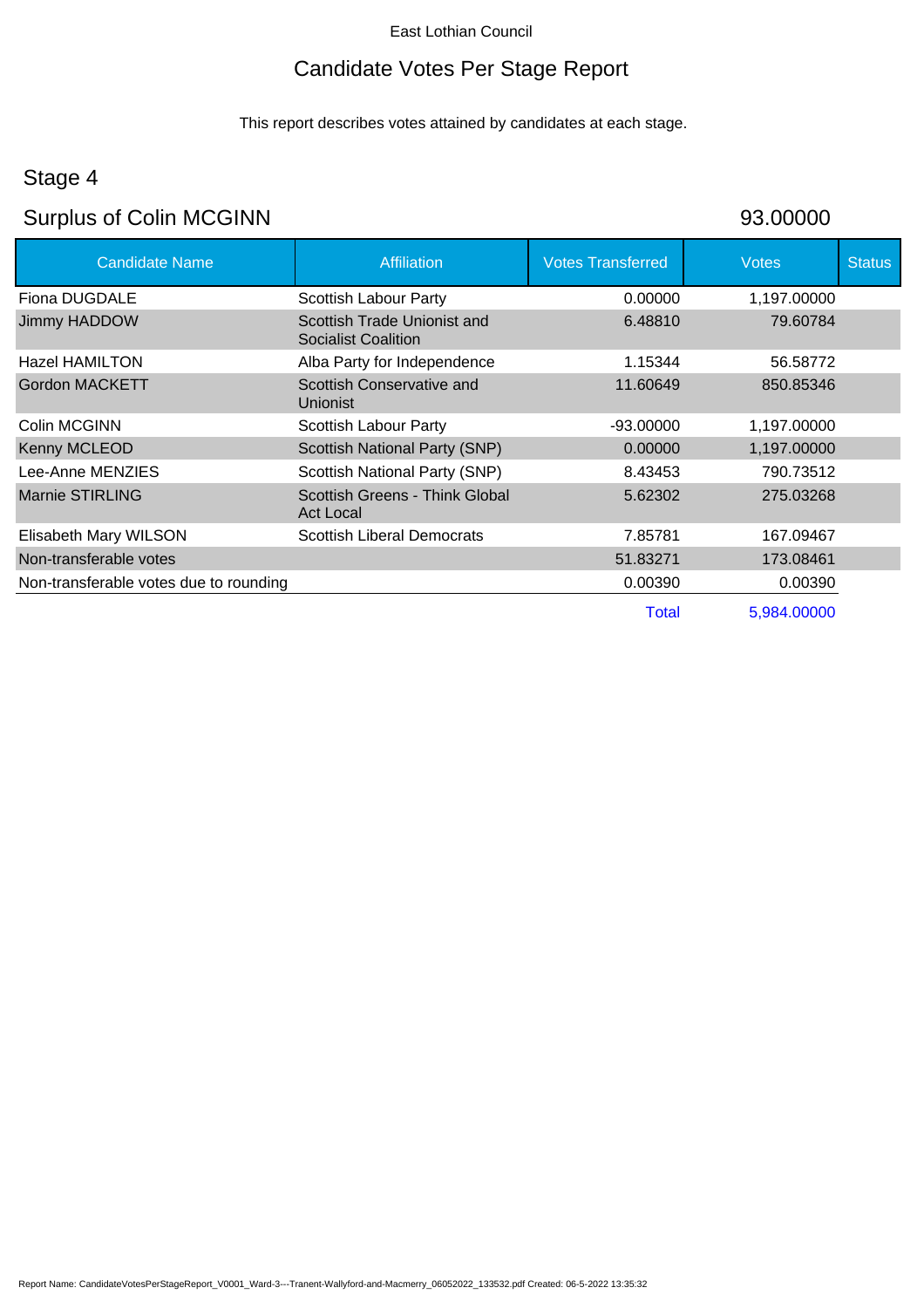## Candidate Votes Per Stage Report

This report describes votes attained by candidates at each stage.

### Stage 5

### Exclusion of Hazel HAMILTON 56.58772

| <b>Candidate Name</b>                  | <b>Affiliation</b>                                        | <b>Votes Transferred</b> | <b>Votes</b> | <b>Status</b> |
|----------------------------------------|-----------------------------------------------------------|--------------------------|--------------|---------------|
| Fiona DUGDALE                          | Scottish Labour Party                                     | 0.00000                  | 1,197.00000  |               |
| <b>Jimmy HADDOW</b>                    | Scottish Trade Unionist and<br><b>Socialist Coalition</b> | 9.28836                  | 88.89620     |               |
| Hazel HAMILTON                         | Alba Party for Independence                               | -56.58772                | 0.00000      |               |
| Gordon MACKETT                         | Scottish Conservative and<br><b>Unionist</b>              | 1.81222                  | 852.66568    |               |
| Colin MCGINN                           | Scottish Labour Party                                     | 0.00000                  | 1,197.00000  |               |
| Kenny MCLEOD                           | <b>Scottish National Party (SNP)</b>                      | 0.00000                  | 1,197.00000  |               |
| Lee-Anne MENZIES                       | Scottish National Party (SNP)                             | 24.91369                 | 815.64881    |               |
| Marnie STIRLING                        | Scottish Greens - Think Global<br><b>Act Local</b>        | 4.39535                  | 279.42803    |               |
| Elisabeth Mary WILSON                  | <b>Scottish Liberal Democrats</b>                         | 0.31119                  | 167.40586    |               |
| Non-transferable votes                 |                                                           | 15.86691                 | 188.95542    |               |
| Non-transferable votes due to rounding |                                                           | 0.00000                  | 0.00000      |               |
|                                        |                                                           | <b>Total</b>             | 5,984.00000  |               |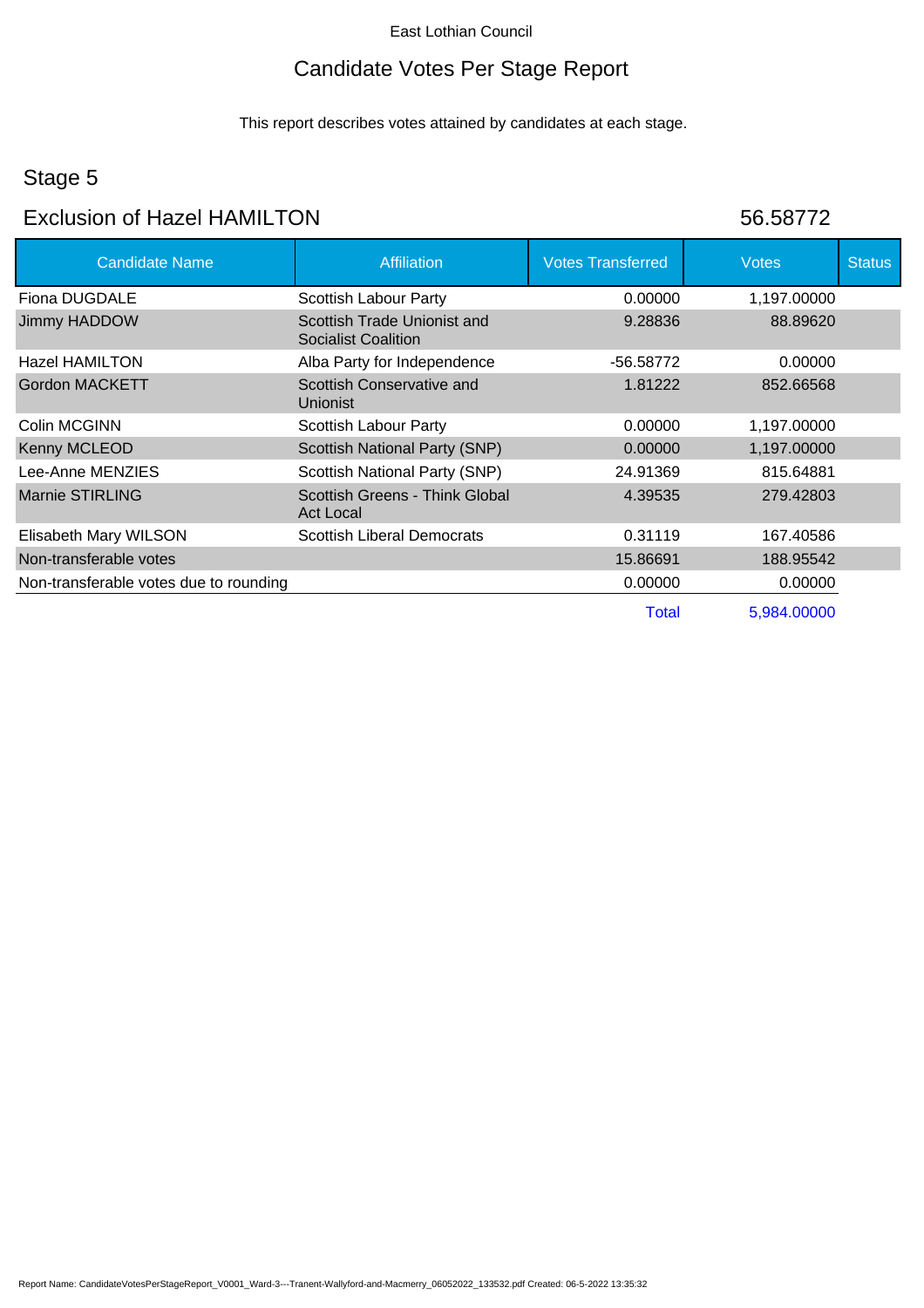# Candidate Votes Per Stage Report

This report describes votes attained by candidates at each stage.

## Stage 6

# Exclusion of Jimmy HADDOW 88.89620

| <b>Affiliation</b>                                        | <b>Votes Transferred</b> | <b>Votes</b> | <b>Status</b> |
|-----------------------------------------------------------|--------------------------|--------------|---------------|
| Scottish Labour Party                                     | 0.00000                  | 1,197.00000  |               |
| Scottish Trade Unionist and<br><b>Socialist Coalition</b> | $-88.89620$              | 0.00000      |               |
| Alba Party for Independence                               | 0.00000                  | 0.00000      |               |
| Scottish Conservative and<br><b>Unionist</b>              | 8.62444                  | 861.29012    |               |
| Scottish Labour Party                                     | 0.00000                  | 1,197.00000  |               |
| Scottish National Party (SNP)                             | 0.00000                  | 1,197.00000  |               |
| Scottish National Party (SNP)                             | 10.95640                 | 826.60521    |               |
| Scottish Greens - Think Global<br><b>Act Local</b>        | 17.52952                 | 296.95755    |               |
| <b>Scottish Liberal Democrats</b>                         | 9.44157                  | 176.84743    |               |
|                                                           | 42.34427                 | 231.29969    |               |
|                                                           | 0.00000                  | 0.00000      |               |
|                                                           | <b>Total</b>             | 5,984.00000  |               |
|                                                           |                          |              |               |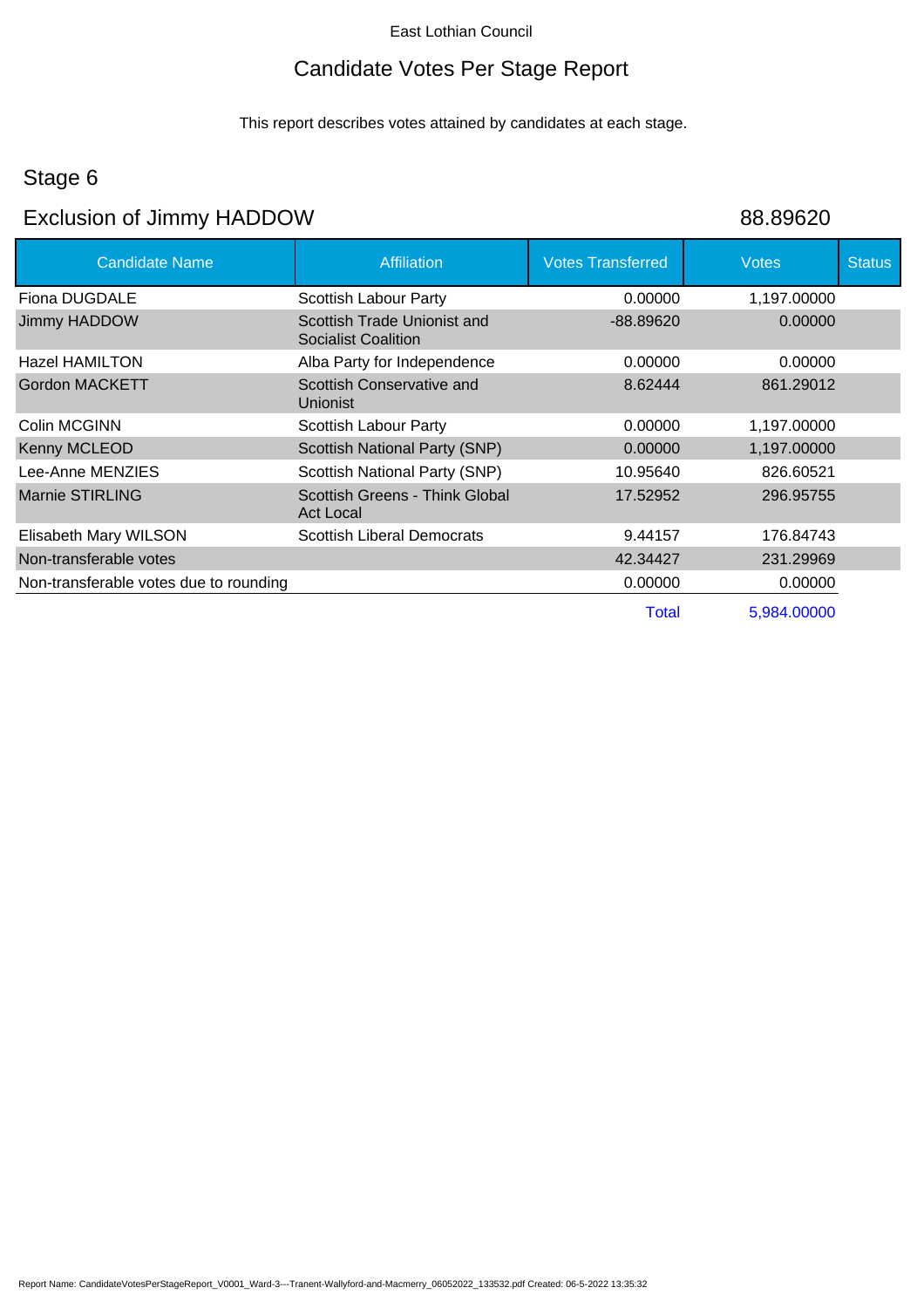## Candidate Votes Per Stage Report

This report describes votes attained by candidates at each stage.

## Stage 7

## Exclusion of Elisabeth Mary WILSON 176.84743

| <b>Candidate Name</b>                  | <b>Affiliation</b>                                        | <b>Votes Transferred</b> | <b>Votes</b> | <b>Status</b> |
|----------------------------------------|-----------------------------------------------------------|--------------------------|--------------|---------------|
| Fiona DUGDALE                          | Scottish Labour Party                                     | 0.00000                  | 1,197.00000  |               |
| Jimmy HADDOW                           | Scottish Trade Unionist and<br><b>Socialist Coalition</b> | 0.00000                  | 0.00000      |               |
| Hazel HAMILTON                         | Alba Party for Independence                               | 0.00000                  | 0.00000      |               |
| <b>Gordon MACKETT</b>                  | Scottish Conservative and<br>Unionist                     | 48.42263                 | 909.71275    |               |
| Colin MCGINN                           | Scottish Labour Party                                     | 0.00000                  | 1,197.00000  |               |
| <b>Kenny MCLEOD</b>                    | Scottish National Party (SNP)                             | 0.00000                  | 1,197.00000  |               |
| Lee-Anne MENZIES                       | Scottish National Party (SNP)                             | 10.87561                 | 837.48082    |               |
| Marnie STIRLING                        | Scottish Greens - Think Global<br><b>Act Local</b>        | 35.57607                 | 332.53362    |               |
| Elisabeth Mary WILSON                  | <b>Scottish Liberal Democrats</b>                         | -176.84743               | 0.00000      |               |
| Non-transferable votes                 |                                                           | 81.97312                 | 313.27281    |               |
| Non-transferable votes due to rounding |                                                           | 0.00000                  | 0.00000      |               |
|                                        |                                                           | <b>Total</b>             | 5,984.00000  |               |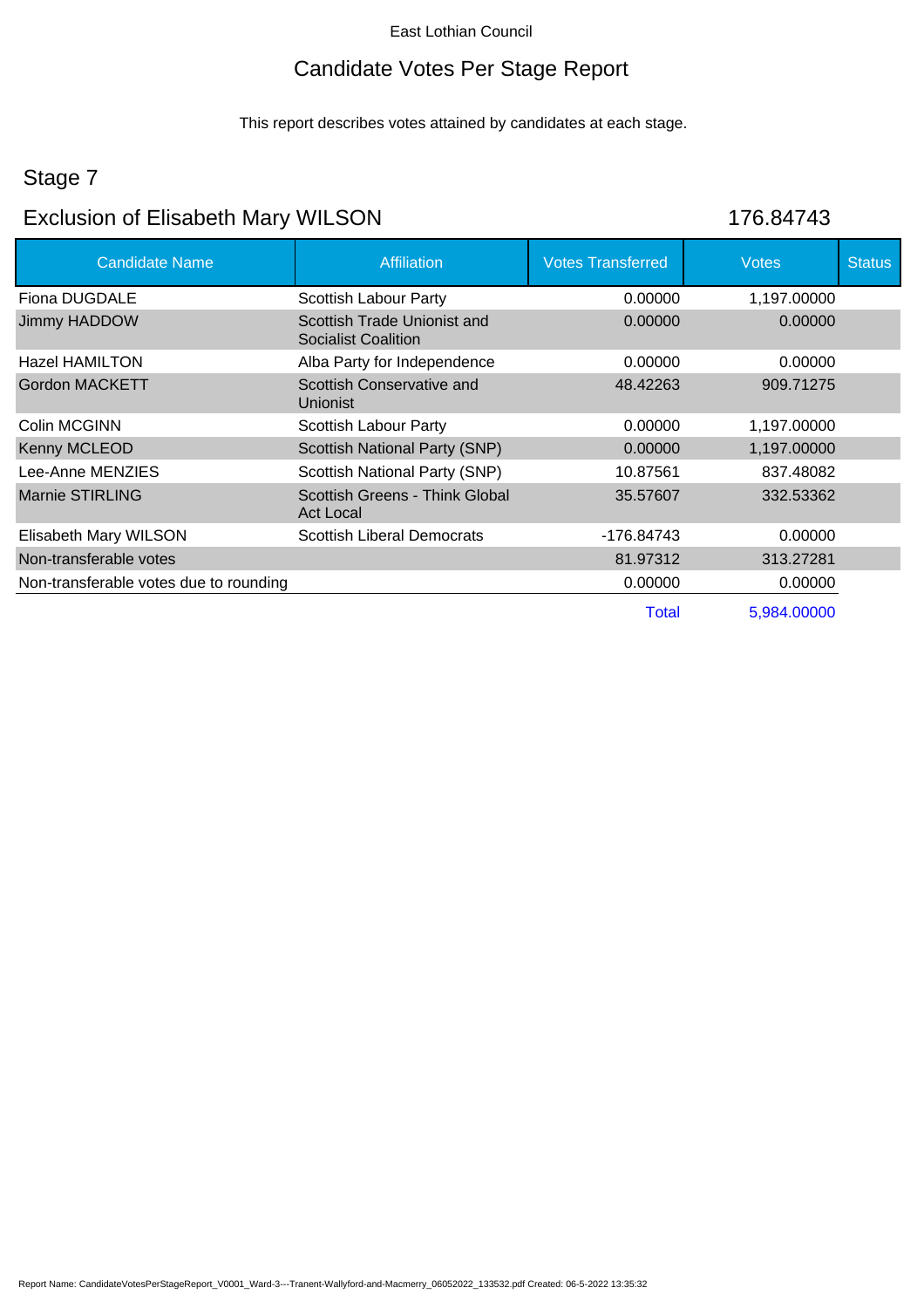# Candidate Votes Per Stage Report

This report describes votes attained by candidates at each stage.

# Stage 8

### Exclusion of Marnie STIRLING 332.53362

| <b>Candidate Name</b>                  | <b>Affiliation</b>                                        | <b>Votes Transferred</b> | <b>Votes</b> | <b>Status</b> |
|----------------------------------------|-----------------------------------------------------------|--------------------------|--------------|---------------|
| Fiona DUGDALE                          | Scottish Labour Party                                     | 0.00000                  | 1,197.00000  |               |
| Jimmy HADDOW                           | Scottish Trade Unionist and<br><b>Socialist Coalition</b> | 0.00000                  | 0.00000      |               |
| <b>Hazel HAMILTON</b>                  | Alba Party for Independence                               | 0.00000                  | 0.00000      |               |
| <b>Gordon MACKETT</b>                  | Scottish Conservative and<br><b>Unionist</b>              | 23.88333                 | 933.59608    |               |
| Colin MCGINN                           | Scottish Labour Party                                     | 0.00000                  | 1,197.00000  |               |
| Kenny MCLEOD                           | <b>Scottish National Party (SNP)</b>                      | 0.00000                  | 1,197.00000  |               |
| Lee-Anne MENZIES                       | Scottish National Party (SNP)                             | 162.55610                | 1,000.03692  |               |
| <b>Marnie STIRLING</b>                 | Scottish Greens - Think Global<br><b>Act Local</b>        | -332.53362               | 0.00000      |               |
| Elisabeth Mary WILSON                  | <b>Scottish Liberal Democrats</b>                         | 0.00000                  | 0.00000      |               |
| Non-transferable votes                 |                                                           | 146.09419                | 459.36700    |               |
| Non-transferable votes due to rounding |                                                           | 0.00000                  | 0.00000      |               |
|                                        |                                                           | Total                    | 5,984.00000  |               |